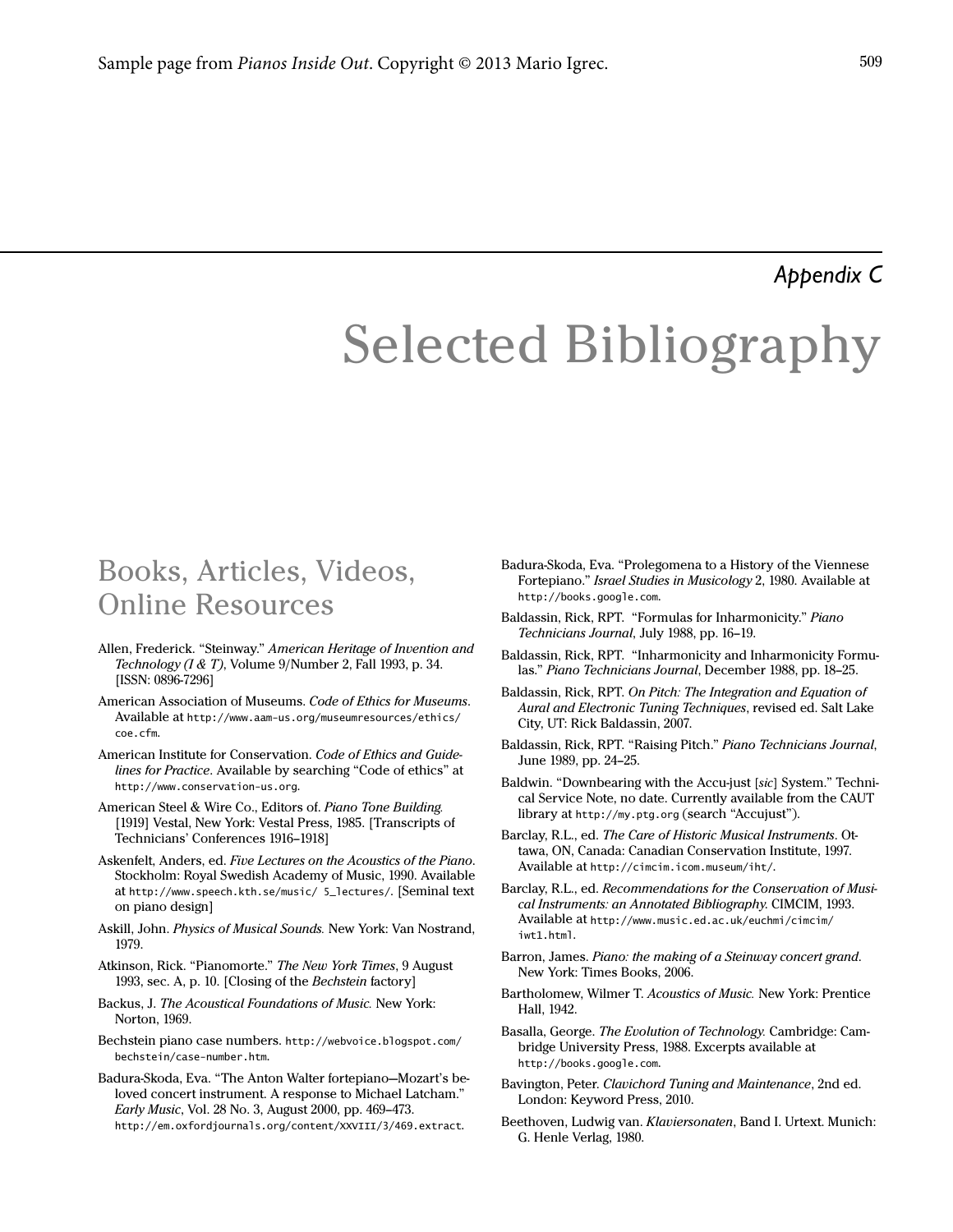- Behm, Chuck. "Small Shop—Big Results: A Field Test of Brushedon Finishes." Piano Technicians Journal, May 2009, pp. 14–17.
- Benade, Arthur H. Fundamentals of Musical Acoustics, 2nd ed. New York: Dover, 1990.
- Berner, A., J. H. van der Meer, G. Thibault, and N. Brommelle. Preservation and Restoration of Musical Instruments: provisional recommendations. London: International Council of Museums, 1967.
- Biemiller, Lawrence. "Notes From Academe." The Chronicle of Higher Education, March 9 1994, sec. A, p. 47. [Restoration of historical pianos by Edward Swenson]
- Bird, Lonnie. "Resawing on the Bandsaw." Fine Woodworking, January/February 2007, pp. 38–42.
- Birkett, Stephen. "Static and Dynamic Balancing of a Piano Key." Available at http://www.fortepianos.com/piano%20action.htm.
- Bishop, John and Graham Barker. Piano Manual. Sparkford, Yeovil, Somerset, United Kingdom: Haynes Publishing, 2009. [Buying, maintaining, repairing, regulating, and tuning a piano for pianists and piano owners]
- Blackham, Donnell E. "The Physics of the Piano." Scientific American, December 1965. [also available in The Physics of Music, San Francisco: W. H. Freeman and Company, 1978, and in Earle Kent, Musical Acoustics, Stroudsburg, PA: Dowden, Hutchinson & Ross, Inc., 1977.]
- Bolduc, André and Christian. "Repairing a Bass Bridge Leaving Treble Strings Installed," Europiano, Issue 3, 2010, pp. 40–50.
- Bolduc. See "Pianos Bolduc."
- Bowman, Keith, RPT. "Tuning Lever Design & Maintenance." 3-part series. Piano Technicians Journal, January 2001, pp. 29– 32; February 2001, pp. 16–19; April 2001, pp. 18–23.
- Boyce, David. David Boyce Piano Services. Website at http://www.davidboyce.co.uk. [Well-illustrated repair and restoration procedures, information on birdcage pianos, rarely encountered designs]
- Bozarth, George and Stephen Brady, RPT. "Johannes Brahms and His Pianos." Piano Technicians Journal, July 2000, pp. 42– 55.
- Brady, Stephen H., RPT. Under the Lid: The Art & Craft of the Concert Piano Technician. Seattle: Byzantium Books, 2008.
- Brady, Stephen H., RPT. A Piano Technician's Guide to Field Repairs, 2nd ed. Kansas City: Piano Technicians Guild, 2008. Available for purchase at http://www.ptg.org.
- Brady, Steve, RPT. "Piano Plate Breakage: A Case Study." Piano Technicians Journal, November 2000, pp. 26–27.
- Brekne, Richard, RPT. "Of Touchweight and Ratios or, The Balance of the Action." Available at http://home.broadpark.no/ ~rbrekne/referhtml/touchweight.html.
- Bressette-Mills, Jack, RPT. "The Thoughtful Technician, Part 4." Piano Technicians Journal, September 2002, pp. 32–34.
- Briggs, G. A. Pianos, Pianists, and Sonics. Idle, U.K.: Wharfedale Wireless Works, 1951.
- Bunger [Evans], Richard. The Well-Prepared Piano, 2nd American ed. San Pedro, CA: Litoral Arts Press, 1981. [A guide to "prepared piano"]
- Busby, Jim, RPT and John Dewey. "Aluminum Screw Hole Repairs," Piano Technicians Journal, September 2007, p. 10.
- Cantrell, Norman, RPT. "Of Mice and Men and Pianos: A Look at Hantavirus in Relation to Piano Technicians." Piano Technicians Journal, May 1997, pp. 22–23.
- Cobble, Thomas, RPT. "A First Look at Steingraeber's Phoenix Bridge Agraffes." Piano Technicians Journal, November 2009, pp. 22–23.
- Cole, Michael. "The Pantalon and what it tells us." In Thomas Steiner, ed., Instruments à claviers - expressivité et flexibilité sonore. pp. 63–88.
- Cole, Michael. The Pianoforte in the Classical Era. Oxford: Clarendon Press, 1998.
- Cole, Michael. Square Pianos. Website. http://www.squarepianos.com/.
- Cole, Michael. "The Twelve Apostles? An Inquiry into the Origins of the English Pianoforte." Early Keyboard Journal, Vol. 18, 2000, pp. 9–52.
- Campbell, Murray and Clive Greated. The Musician's Guide to Acoustics. London: J.M. Dent & Sons Ltd., 1987. [Exhaustive survey in theory of sound and acoustics of musical instruments]
- Canadian Association for Conservation of Cultural Property and the Canadian Association of Professional Conservators. Code of Ethics and Guidance for Practice, 3rd ed. Ottawa, ON, Canada: CAC & CAPC, 2000. Available at http://www.cac-accr.ca/ pdf/ecode.pdf.
- Capleton, Brian. Theory and Practice of Piano Tuning. Malvern, United Kingdon: Amarilli Books, 2007.
- Chapin, Miles & Rodica Prato. 88 Keys: The Making of a Steinway Piano. New York: Clarkson Potter, 1997.
- Chang, Chuan C. Fundamentals of Piano Practice. Self-published, 2009. Available from http://www.pianopractice.org. [Part 2 contains instructions on tuning and minor repairs]
- Christiana, Asa. "Shop Vacuums." Fine Woodworking, Tools & Shops issue, 2012, pp. 70–74.
- Clinkscale, Martha Novak. Makers of the Piano 1700 1820. Oxford: Oxford University Press, 1993. Available in database form at http://earlypianos.org/. [List of piano makers]
- "Clothes Moths: Integrated Pest Management in the Home." Pest Notes. Publication 7435. University of California Division of Agriculture and Natural Resources, December 2000. Available at http://www.ipm.ucdavis.edu/PMG/PESTNOTES/pn7435.html.
- Closson, Ernest. History of the Piano. 2nd ed. Trans. Delano Ames. London: Paul Elek, 1974.
- Cohen, H. F. Quantifying Music: The Science of Music and the First Stage of the Scientific Revolution, 1580–1650. Dordrecht, Holland: D. Reidel Publishing Co., 1984. [History of tuning theories and practices]
- Crawford, Matthew B. Shop Class as Soulcraft: An Inquiry into the Value of Work. New York: The Penguin Press, 2009.
- Crombie, David. Piano: Evolution, Design and Performance. New York: Barnes & Noble, 2000.
- Cushing Smith, Mary, ed., Jim Ellis, RPT, and James Arledge, RPT. "False Beats," Q&A Roundtable, Piano Technicians Journal, December 2005, pp. 12-–14.
- Davies, Clair. The Trigger Point Therapy Workbook, 2nd ed. Oakland, CA: New Harbinger Publications, Inc., 2004. [Addressing pain by massaging muscular "trigger points"]
- Davis, Bob, RPT and Dale Erwin, RPT. "Everyday Voicing." 7-part series. Piano Technicians Journal, May 2003, July to October 2003, December 2003, January 2004.
- Dewey, John A. "Steinway Action-Rail Replacement." Piano Technicians Journal, October 2006, pp. 20–21.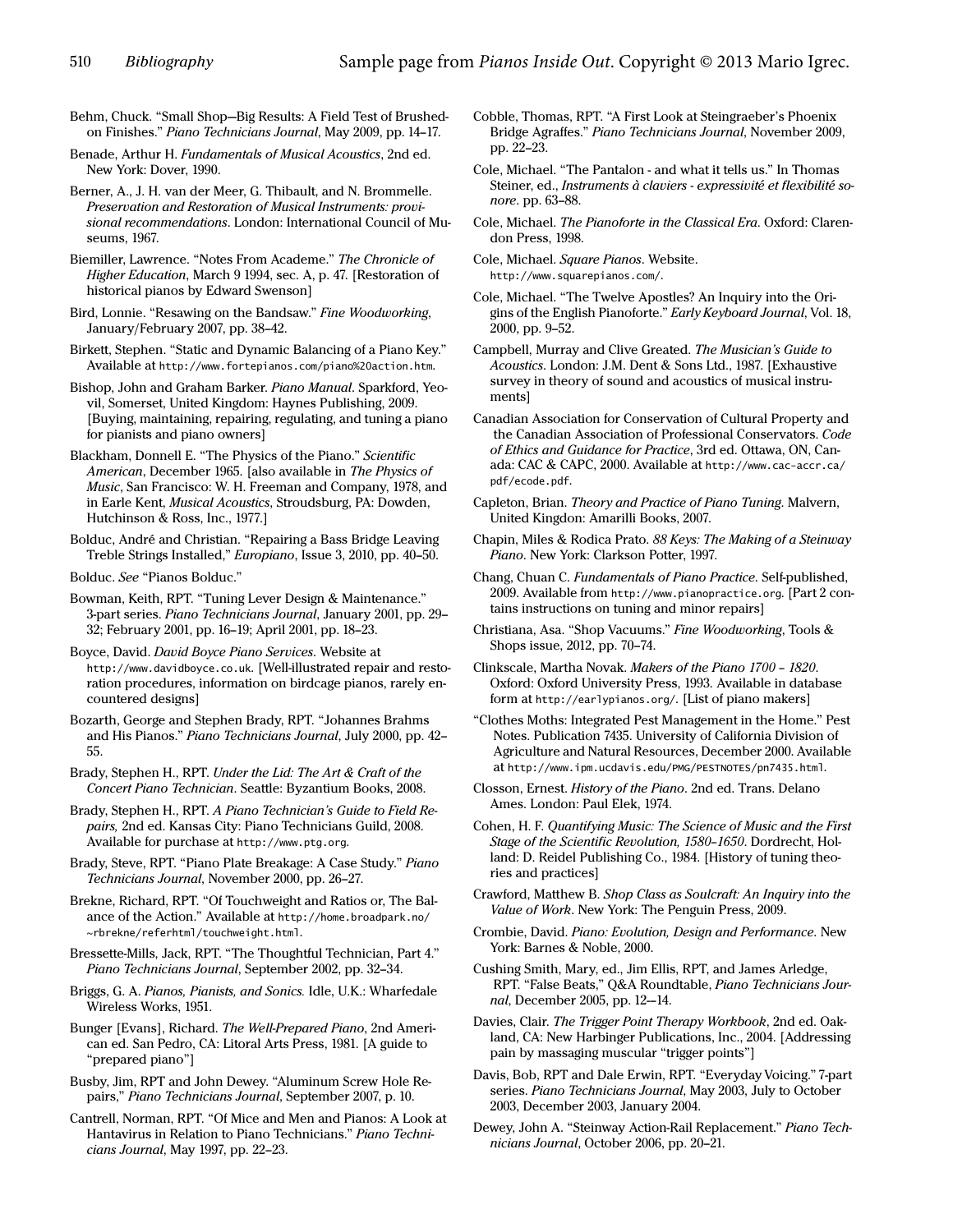Sample page from *Pianos Inside Out*. Copyright © 2013 Mario Igrec.

Dietz, Franz Rudolf. Das Intonieren von Flügeln/Grand Voicing. Frankfurt, Germany: Das Musikinstrument, 1968.

Dietz, Franz Rudolf. Steinway Regulation/Das Regulieren von Flügeln bei Steinway. Frankfurt, Germany: Das Musikinstrument, 1981. ISBN 3-920112-16-4.

Dolge, Alfred. Men Who Have Made Piano History. Vestal, New York: The Vestal Press, 1980. Originally published as Pianos and Their Makers, Vol. II. Covina, CA: Covina Publishing Co., 1913.

Dolge, Alfred. Pianos and Their Makers. Covina, CA: Covina Publishing Co., 1911. Available at http://www.archive.org.

Dornberg, John. "Beyond Perfect Pitch: How Ernst Kochsiek Makes Great Pianists Sound Their Best." Connoisseur, October 1986, p. 151.

Dornfeld, Bruce, RPT. "Replacing Young Chang Growing Action Brackets." Piano Technicians Journal, August 2009, pp. 26–27.

Dresdner, Michael. "Flow Chart Part 3: Sealers and Pore Fillers." Woodworker's Journal, June 2008. Available at http:// www.woodworkersjournal.com.

Dubal, David. The Art of the Piano: Its Performers, Literature, and Recordings, 3rd ed. Pompton Plains, NJ: Amadeus Press, 2004. [CD of rare piano recordings included]

Dufau, P.A.(Pierre Armand), Paul Emile Benaimé, and M. Tahan. Claude Montal, facteur de pianos (aveugle); sa vie et ses travaux. Paris: Didot Frères, Fils et Cie, 1857. Available at http://digital.lib.uiowa.edu.

Duffin, Ross W. How Equal Temperament Ruined Harmony (and Why You Should Care). New York: W.W. Norton, 2007.

Eder, Alan, RPT. Non-Traditional Piano Use. Valencia, CA: California Institute of the Arts, 1994. DVD. To order, contact Alan Eder at aeder@calarts.edu.

Ehrlich, Cyril. The Piano, A History, 2nd ed. Oxford: Clarendon Press, 1990. [Contains a list of piano makers since 1851 in Appendix I]

Eigeldinger, Jean-Jacques. "Chopin and Pleyel." Clavier Companion, May/June 2010, Vol. 2 No. 3. Available at http://www. claviercompanion.com/may-june-2010/chopin-and-pleyel/.

Ellis, Jim, RPT. "An Analysis of a Broken Plate." Piano Technicians Journal, November 2000, pp. 28–32.

Emerson George F., RPT, Keith Bowman, RPT, Mike Carraher, RPT. Hailun Piano Service Manual. Richland, WA: Hailun USA, 2011. Available at http://www.hailun-pianos.com.

Engelbrecht, Jüri, Avo Mägi, and Anatoli Stulov. "Grand Piano Manufacturing in Estonia: the Problem of Piano Scaling." Proc. Estonian Acad. Sci. Engin., 1999, v.5, N.2, pp. 155–167. Available at http://www.cs.ioc.ee/~stulov/Engart.pdf.

Eschete, Ken, RPT. "Epoxy Consolidation: An Alternative Method for Restoring Piano Pinblocks." Piano Technicians Journal, April 2009, pp. 22–25.

Fandrich, Darrell, RPT. "Riblet Update," Tips, Tools & Techniques, Piano Technicians Journal, November 2007, pp. 8–9.

Fandrich, Delwin, RPT. "Are Soundboards All They're Cracked Up To Be?" Piano Quarterly, Summer 1992, p. 63.

Fandrich, Delwin, RPT. "The Designer's Notebook: Last Resort Soundboard Repairs." 4-part series. Piano Technicians Journal, June 2002, pp. 19–22, July 2002, pp. 19–22, August 2002, pp. 18– 21, September 2002, pp. 28–30.

Fandrich, Delwin, RPT. "Running out of the Good Stuff." Piano Technicians Journal, November 2011, pp. 14–18.

Fine, Larry. Acoustic & Digital Piano Buyer. Palm Springs, CA: Brookside Press, published semiannually. Free version is available at http://www.pianobuyer.com.

Fine, Larry. The Piano Book, 4th ed. Boston, MA: Brookside Press, 2001. [Consumer guide for buying new and used pianos]

Flexner, Bob. Understanding Wood Finishing: How to Select and Apply the Right Finish, 2nd ed. East Petersburg, PA: Fox Chapel Publishing (American Woodworker series), 2010.

Fostle, D.W. The Steinway Saga: An American Dynasty. New York: Scribner, 1995.

Frisch Walter. Brahms and His World. Princeton, NJ: Princeton University Press, 2009.

Funke, Otto. Das Intonieren von Pianos und Flügeln. Frankfurt, Germany: Das Musikinstrument, 1977. ISBN 3-920112-60-1. [Essay on tone regulating]

Funke, Otto. The Piano and How to Care for it. Trans. C.H. Wehlau. Frankfurt, Germany: Das Musikinstrument, 1961. [Practical aspects of piano care and maintenance]

Gaines, James R., ed. The Lives of the Piano. New York: Holt, Rinehart & Winston, 1981. [Essays]

Galembo, Alexander. "Perception of Musical Instrument by Performer and Listener." From the 2001 conference Human Supervision and Control in Engineering and Music. Available at http://www.engineeringandmusic.de/individu/galealex/ Galambo-Paper.html.

Galembo, A., Askenfelt, A., Cuddy, L. L., & Russo, F. A. "Perceptual significance of inharmonicity and spectral envelope in the piano bass range." Acta Acustica, 90, 2004, pp. 528–536. Available from http://digitalcommons.ryerson.ca/cgi/ viewcontent.cgi?article=1005&context=psych.

Gallaway, Kent, RPT. "Epoxy Pinblock Consolidation in an Upright Piano: A Report." Piano Technicians Journal, July 2010, p. 12.

Gazette musicale de Paris. Paris: Gazette musicale de Paris, 1834, 1835. See also "Revue et gazette musicale de Paris." Available at http://www.archive.org.

Good, Edwin M. Giraffes, Black Dragons, and Other Pianos, 2nd ed. Stanford, CA: Stanford University Press, 2001.

Goold, Madeline. Mr. Langshaw's Square Piano: The Story of the First Pianos and How They Caused a Cultural Revolution. London: Corvo, 2008.

Granholm, John, RPT, ed. "Impact Tuning Levers and Ergonomics." Piano Technicians Journal, January 2008, pp. 10–12. [Interview with Dean Reyburn]

Gravagne, Nick, RPT. "Bearing on the Old Soundboard." Piano Technicians Journal, November 1988, pp. 19–21.

Gravagne, Nick, RPT. "Downbearing: An Introduction." Piano Technicians Journal, February 1988, pp. 23–24.

Gravagne, Nick, RPT. "Elements of Quality Soundboard Construction." Piano Technicians Journal, November 1987, pp. 23–25.

Gravagne, Nick, RPT. "How Much Crown Should There Be?" Piano Technicians Journal, April 1987, pp. 23–26.

Gravagne, Nick, RPT. "Lowering the Plate: Part One." Piano Technicians Journal, April 1989, pp. 28–31.

Gravagne, Nick, RPT. "Plate Lowering: Part Two." Piano Technicians Journal, May 1989, pp. 27–30.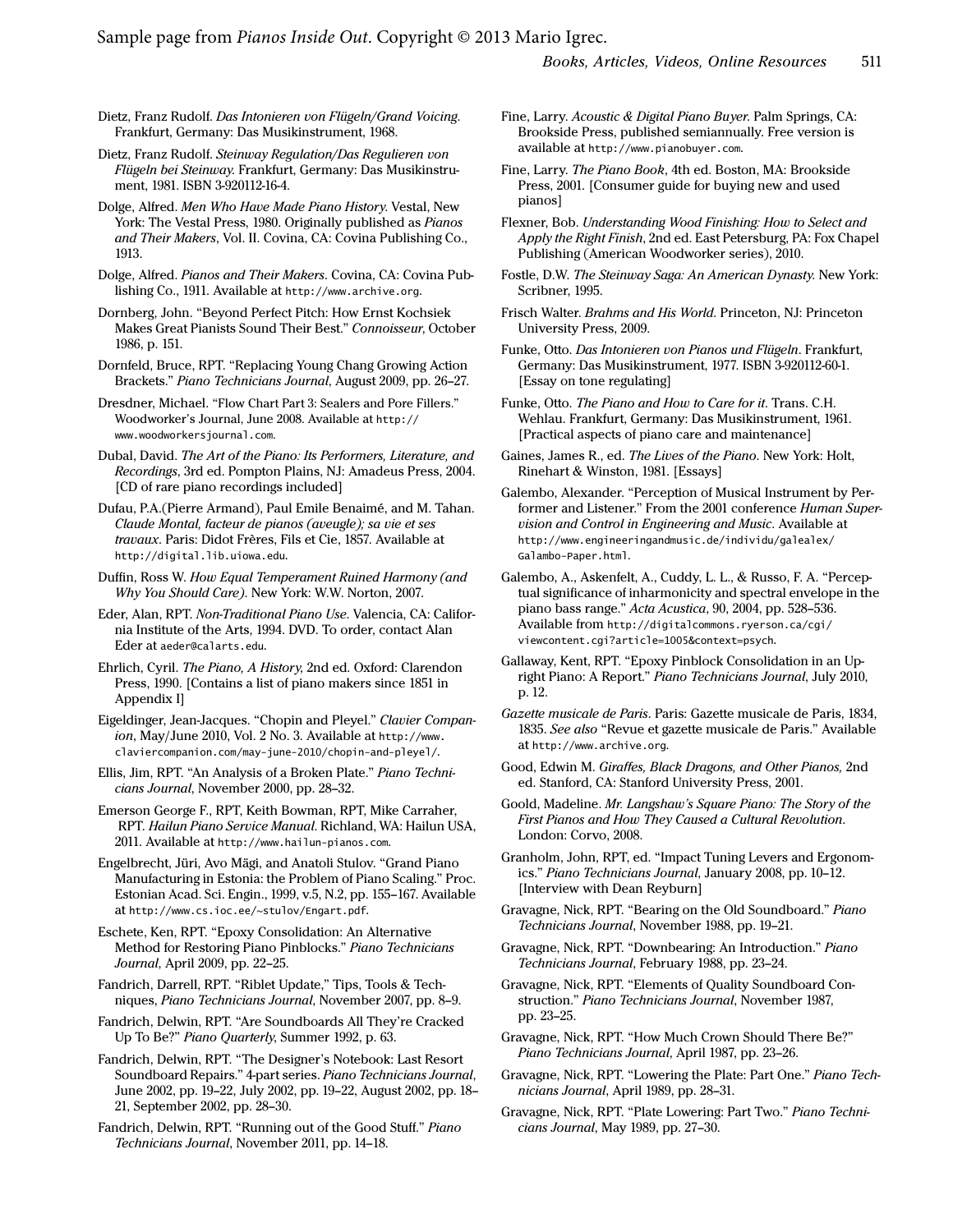- Gravagne, Nick, RPT. Downbearing and Bridge Notching Video. DVD. Available from http://www.gravagne.com.
- Gravagne, Nick, RPT. Soundboard Installation Video. DVD. Available from http://www.gravagne.com.
- Grossbach, Jan. "Repairs to Matt Finishes." Europiano, Issue 2, 2012, pp. 31–37.
- Grove Music Online. http://www.oxfordmusiconline.com.
- Grover, David S. The Piano: Its Story From Zither to Grand. New York: Scribner's Sons, 1978.
- Grijalva, Robert, RPT. "Introduction to the Treble Resonator." Piano Technicians Journal, October 2006, pp. 16–18.
- Hall, Donald E. Musical Acoustics: An Introduction. Belmont, CA: Wadsworth Publishing Co., 1980. [A thorough, well-illustrated textbook]
- Hansing, Siegfried. The Pianoforte And Its Acoustic Properties. Nabu Press, 2010. ISBN 978-1146325493. [A reprint of an early 20th century classic on piano acoustics]
- Harding, Rosamond E. M. The Pianoforte: its history traced to the Great Industrial Exhibition, 1851, 2nd ed. Old Woking, England: Gresham Books, 1978. [History of pianoforte to 1851]
- Harrison, Sidney. Grand Piano. London: Faber and Faber, 1976. [History of pianos, piano makers, and pianists]
- Helmholtz, Hermann von. On the Sensations of Tone as a Physiological Basis for the Theory of Music. (1863) 2nd English translation by Alexander J. Ellis. New York: Dover, 1954.
- Herzog, H. K., ed. Europe Piano Atlas, 5th ed. Frankfurt, Germany: Das Musikinstrument, 1981. ISBN 3-920112-46-6 [Lists of serial numbers and years of manufacture for most popular brands of pianos]
- Hickey, Jeffrey T., RPT. "Broken Agraffe Removal with Jim Schmitt, RPT." A document from a meeting of the Portland Chapter of PTG, August 2012. Search for "Agraffe class" at http://my.ptg.org. Also printed in the Portland Soundboard newsletter.
- Hildebrandt, Dieter. Pianoforte: A Social History of the Piano. London: Hutchinson: 1988.
- Hipkins, Alfred J. A Description and History of the Pianoforte. London: Novello, 1896. Available from http://www.archive.org.
- Hirschkorn, Martin. "Dynamic Model of a Piano Action Mechanisms." MAS Degree Thesis. University of Waterloo, Ontario, Canada, 2004.
- Hirschkorn, Martin, John McPhee, and Stephen Birkett. "Dynamic Modelling and Experimental Testing of a Piano Action Mechanism." ASME Journal of Computational and Nonlinear Dynamics, Vol. 1, 2006, pp. 47–55.
- Hirschkorn, Martin, Stephen Birkett, and John McPhee. "Kinematic Model of a Piano Action Mechanism." Proceedings of the 19th Canadian Congress of Applied Mechanics (CANCAM 2003), Calgary, Canada, June 1–6, 2003. Available at http://www.fortepianos.com/piano%20action.htm.
- Hirt, Franz Josef. Stringed Keyboard Instruments 1440–1880. Boston, MA: Boston Book and Art Shop, 1968.
- Hoadley, R. Bruce. Understanding Wood: A Craftsman's Guide to Wood Technology, 2nd ed. Newtown, CT: The Taunton Press, 2000.
- Hohf, Bob, RPT. "Bechstein Pinblocks: Part III." Piano Technicians Journal, March 1997, pp. 18–23.
- Hoover, Cynthia Adams. "The Great Piano War of the 1870s." From A Celebration of American Music: Words and Music in

Honor of H. Wiley Hitchcock. Ann Arbor, MI: The University of Michigan Press, 1990, pp. 132–153. Available from http:// americanhistory.si.edu/steinwaydiary/resources/.

- Hoover, Cynthia Adams. "The Steinways and Their Pianos in the Nineteenth Century." Journal of the American Musical Instrument Society, Vol. VII, 1981, pp. 47–89. Available from http://americanhistory.si.edu/steinwaydiary/resources/.
- Hopfner, Rudolf. Meisterwerke der Sammlung alter Musikinstrumente: Kurzführer durch das Kunsthistorische Museum. Vienna, Austria: Kunsthistorisches Museum Wien, 2010. [CD included]
- Huber, Alfons, ed. Das österreichische Cembalo: 600 Jahre Cembalobau in Österreich. Tutzing, Germany: Hans Schneider, 2001.
- Huggins, David, RPT. "Affordable Vertical Touchweight Refinement." Piano Technicians Journal, June 2012, pp. 28–31.
- Hughes, David G., RPT. "A Modern Approach to Piano Restoration." Piano Technicians Journal, October 2012, pp. 18–20.
- Hunt, Newton J. The Piano Technicians Guide. Dallas, TX: Selfpublished, 1985. Newton Hunt, 3253 Lockmoor, Dallas, TX 75220, USA. Tel: (214) 352-6846. [Estimated times for piano servicing and rebuilding]
- Instruments pour demain: conservation & restauration des instruments de musique: 9es journees d'etudes de la Section francaise de l'institut international de conservation, Limoges 15–16 juin 2000. Champs-Sur-Marne: SFIIC, 2000.
- Isacoff, Stuart. A Natural History of the Piano: The Instrument, the Music, the Musicians—from Mozart to Modern Jazz and Everything in Between. New York: Alfred Knopf, 2011.
- Isacoff, Stuart. Temperament: The Idea That Solved Music's Greatest Riddle. New York: Alfred Knopf, 2001.
- Johnson, Jim, RPT. "Impact Tuning Hammers." Q&A. Piano Technicians Journal, January 1996, pp. 12, 14.
- Johnson, Roland. "Choosing a Compressor." Fine Woodworking, July/August 2003, pp. 50–53.
- Johnson, Roland. "Plumbing a Shop for Air." Fine Woodworking, Tools & Shops issue, 2002, pp. 51–53.
- Jorgensen, Owen. Tuning the Historical Temperaments by Ear. Marquette, MI: The Northern Michigan University Press, 1977.
- Jorgensen, Owen, RPT. "The Well-tempered Clavier." 6-part series. Piano Technicians Journal, August 2003 to January, 2004.
- Junghanns, Herbert. Der Piano- und Flügelbau, 7th ed. Frankfurt, Germany: Bochinsky, 1991.
- Katalog der Sammlung alter Musikinstrumente, 1. Teil: Saitenklaviere. Vienna, Austria: Kunsthistorisches Museum, 1966.
- Kawai Grand Piano Regulation Manual. Ver. 1.5. Shigeru Kawai Piano Laboratory, Kazuo Goka, supervisor, June 20, 2012. Available from http://www.kawaius-tsd.com/ (click Acoustic Downloads).
- Kehl, Roy F. and David R. Kirkland. The Official Guide to Steinway Pianos. Milwaukee, WI: Amadeus Press (Hal Leonard Corp.), 2011.
- Keller, James M. "Bechstein on the Brink." Piano & Keyboard, November/December 1993, No. 165, p. 15.
- Kennedy, K. T. Piano Action, Repairs, and Maintenance. London: Kaye & Ward, 1979.
- Kent, Earle L., ed. Musical Acoustics: Piano and Wind Instruments. Stroudsburg, PA: Dowden, Hutchinson & Ross, Inc., 1977. [A compilation of several excellent papers with editor's comments]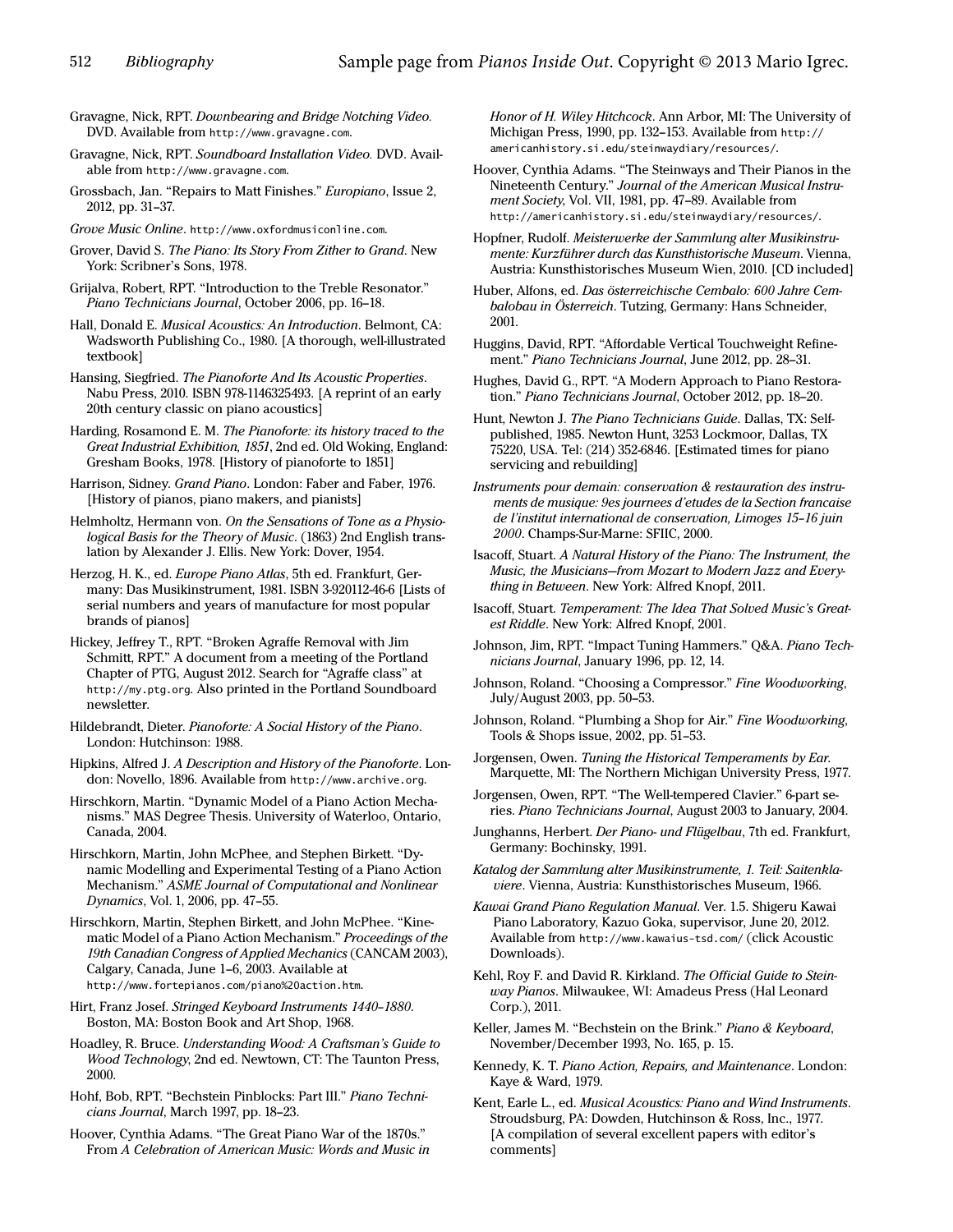- Kern, Evan J. Harpsichord: Design and Construction. New York: Van Nostrand Reinhold Co., 1980.
- Kirsten, Shirley. "How Could This Happen to My Piano?" The Piano Quarterly No. 146.
- Klaus, Sabine. "German Square and Harp-Shaped Pianos with Stossmechanik in American Collections: Distinguishing Characteristics of Regional Types in the Eighteenth and Early Nineteenth Centuries." Journal of the American Musical Instrument Society, Vol. XXVII, 2001, pp. 120–182.
- Knize, Perri. Grand Obsession. New York: Scribner, 2008. [Memoir about searching for the original beauty in a new Grotrian-Steinweg piano]
- Korty, John, director. Miracle in a Box: a Piano Reborn. DVD. Available from http://www.miracleinabox.com.
- Koster, John. "Among Mozart's sprättischen Clavier: a Pandaleon-Clavecin by Frantz Jacob Spath, Regensburg, 1767?" Early Keyboard Journal, Vols. 25/26, 2010, pp. 153–223.
- Koster, John. "Some Remarks on the Relationship Between Organ and Stringed-Keyboard Instrument Making," Early Keyboard Journal, Vol. 18, 2000, pp. 95–137.
- Kottick, Edward L., The Harpsichord Owner's Guide. Chapel Hill, NC: University of North Carolina Press, 1987. [Harpsichord maintenance and repair]
- Kunz, Johannes. Bösendorfer: Eine Lebende Legende. Vienna, Austria: Molden Verlag, 2002.
- Kushner, Michael. "Paternalism and the Skilled Worker: The Rise of Unionism at Steinway & Sons." MA Thesis, Dept. of History, Columbia University, 1987.
- Laible, Ulrich. Fachkunde Klavierbau, 3rd ed. Bergkirchen: Edition Bochinsky, 2000.
- Largo, Key. "The Talk of the Town." The New Yorker, February 22, 1993, Vol. 41, No. 2, p. 41. [Removing ivory from a 1920 Érard grand to meet the U.S. import regulations.]
- Laurence, Alastair. Five London Piano Makers: Brinsmead, Challen, Collard, Danemann, Welmar. London: Keyword Press, 2010. ISBN 978-0-9555590-1-3.
- Lenehan, Michael. "Building Steinway Grand Piano K 2571: The Quality of the Instrument." The Atlantic Monthly, 1982.
- Leonard, George. Mastery: The Keys to Long-Term Success and Fulfillment. New York: Dutton, 1991.
- Levitan, Daniel. The Craft of Piano Tuning. New York: The Soundboard Press, 2011. http://www.soundboardpress.com.
- Levitan, Dan, RPT. "Cyanoacrylate Angst." Piano Technicians Journal, August 2003, pp. 30–31.
- Levitan, Daniel. The Levitan Professional Tuning Lever. Video. http://vimeo.com/37869859.
- Lieberman, Richard K. Steinway & Sons. New Haven, CT: Yale University Press, 1995.
- Libin, Laurence. Keyboard Instruments. New York: The Metropolitan Museum of Art. [Survey of keyboard instruments in the Metropolitan Museum of Art]
- Loesser, Arthur. Men, Women, and Pianos: A Social History. New York: Simon & Schuster, 1954; London: Victor Gollancz, 1955.
- Magne, Daniel. Guide pratique du piano pour l'amateur et le professionnel. Paris: Éditions Francis van de Velde, 1978. ISBN 2-86299-001-9.
- Marpurg, Friedrich Wilhelm. Kritische Briefe über die Tonkunst. 3 vols. Berlin, 1760–64.
- Mattheson, Johann. Vollkommener Capellmeister. Hamburg: Christian Herold, 1739. Available at http://books.google.com.
- Matthias, Max. Steinway Service Manual. Frankfurt, Germany: Bochinsky, 1990.
- Maunder, Richard. "Mozart's Keyboard Instruments." Early Music, Vol. 20 No. 2, May, 1992, pp. 207–219.
- Maunder, Richard. "Mozart's Walter fortepiano." Early Music, Vol. 29 No. 4, November 2001, p. 669. See http://em. oxfordjournals.org/content/XXIX/4/669.extract.
- McFerrin, W. V. The Piano: Its Acoustics. Boston, MA: Tuners Supply Co., 1972. [Acoustics, mechanics, and mathematics of the piano—vector forces, piano wire, inharmonicity, downbearing of strings, piano scale, and more]
- Meyer, Jürgen. Akustik und musikalische Aufführungspraxis. Frankfurt am Main: Verlag das Musikinstrument, 1972. [Acoustics of musical instruments, room acoustics, directional characteristics of sound in musical instruments, includes musical examples]
- Michel, N. E. Historical Pianos, Harpsichords, and Clavichords. Pico Rivera, CA: Self-published, 1963. [Photos of keyboard instruments]
- Michel, N. E. Old Pianos. Rivera, CA: Self-published, 1954.
- Miller, Franklin, Jr. "A Proposed Loading of Piano Strings for Improved Tone." The Journal of the Acoustical Society of America, Vol. 21, No. 4, July 1949, pp. 318–322. Available from http://asadl.org/jasa/.
- Mohr, Franz. My Life with the Great Pianists. Grand Rapids, MI: Baker Book House, 1992.
- Montal, Claude. L'Art d'accorder soi-mème son piano: d'après une méthode sure, simple et facile, déduite des principes exacts de l'acoustique et de l'harmonie, 3rd ed. Paris: Published by author, 1865. http://www.archive.org/details/ lartdaccordersoi00mont.
- Montal, Claude. L'Art d'accorder soi-mème son piano: d'après une méthode sure, simple et facile, déduite des principes exacts de l'acoustique et de l'harmonie, 1st ed. Paris: J. Meissonnier, 1836. http://books.google.com.
- Montanari Giuliana. "Bartolomeo Cristofori: A List and Historical Survey of His Instruments." Early Music XIX, p. 383.
- Music Trade Review: Music Industry Magazine. http://mtr.arcade-museum.com/.
- Musselwhite, James. The Art of Compromise: Aural Piano Tuning. Self-published, 2004. Available for purchase at https://www.createspace.com/3759944.
- Nelson, Trevor, RPT. "The State of Piano Manufacturing and Piano Technology in Japan." Piano Technicians Journal, January 2012, pp. 22–25.
- Neuhaus, Heinrich. The Art of Piano Playing. Trans. K.A. Leibovitch. London: Barrie & Jenkins, 1973.
- Neupert, Hanns. Harpsichord Manual. Kassel, Germany: Bärenreiter, 1960.
- NSWC Carderock Division, Curator of Navy Ship Models. "Lead Corrosion in Exhibition Ship Models." Available at http://www.navsea.navy.mil/nswc/carderock/pub/cnsm/lead/ lead\_01.aspx.
- Oey, Mary. "Some problems in musical instrument conservation in museum collections." Paper presented at the Association of North American Graduate Programs in Conservation (ANAG-PIC) 2006 Conference. Available at http://www.ischool. utexas.edu/~anagpic/2006doc/2006ANAGPIC\_Oey.doc.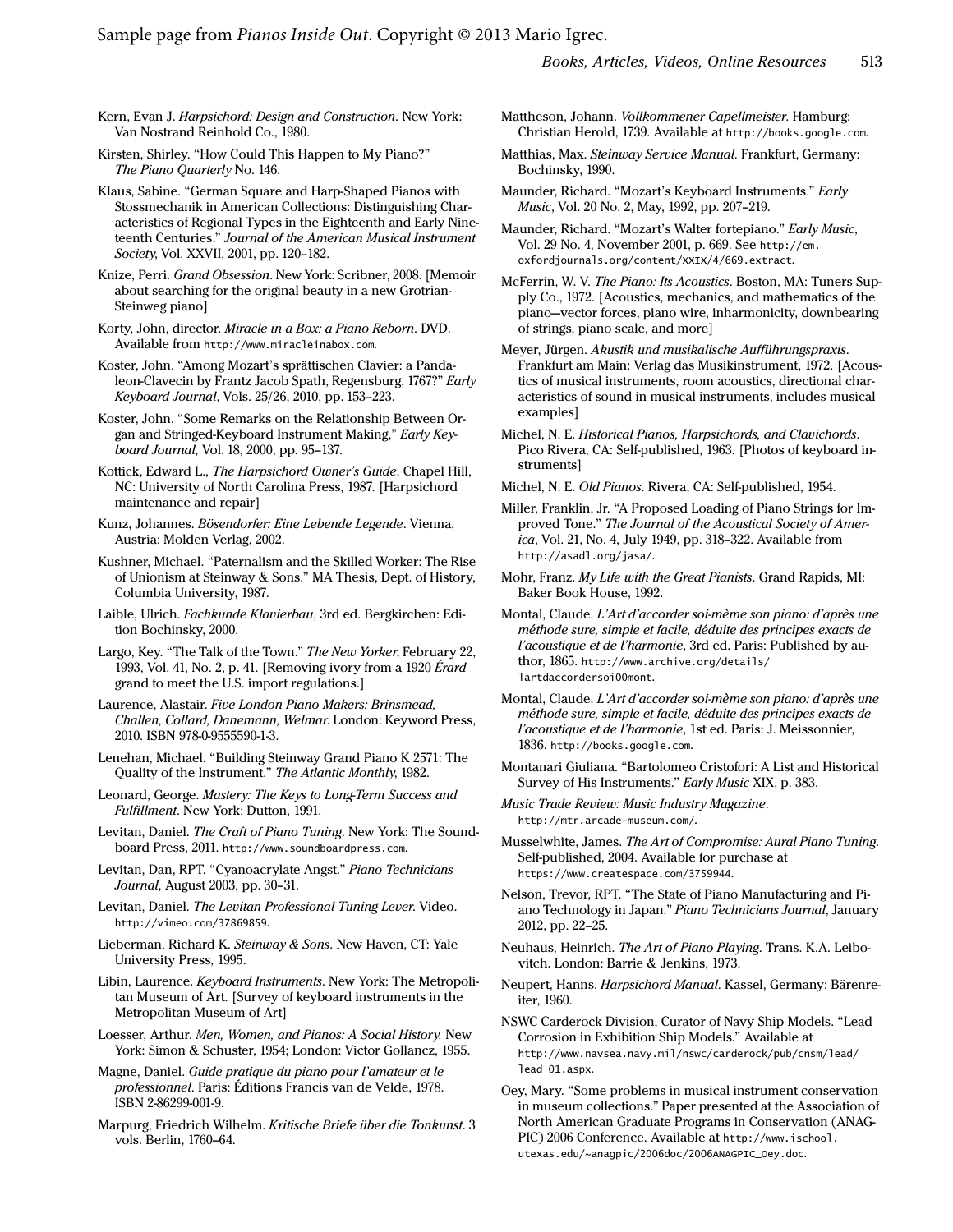Oorebeek, André. The Voice of the Piano. Nanaimo, BC, Canada: Crescendo Publications, 2009. http://www. thevoiceofthepiano.com. [Voicing. DVD included.]

Palmieri, Robert, ed. Encyclopedia of Keyboard Instruments: the Piano, 2nd ed. New York: Routledge, 2003.

Pfeiffer, Walter. The Piano Hammer. Trans. Jim Engelhardt. Frankfurt-am-Main, Germany: Das Musikinstrument, 1978. ISBN 3-920112-61-X.

Pfeiffer, Walter. The Piano Key and Whippen. Trans. Jim Engelhardt. Frankfurt-am-Main, Germany: Das Musikinstrument, 1967.

Phillips, Ruth. "Finish Touch-up and Repair." 4-part series. Piano Technicians Journal, January 2003, pp. 20–24 (part 1: polyester repair); February 2003, pp 24–29 (part 2: polyester repair, continued); March 2003, pp. 28–29 (part 3: "Business Aspects of Finishing & Repair"); May 2003, pp. 20–24 (part 4: "Lacquer Touch-up").

Piano Technicians Guild. Guidelines for Effective Institutional Piano Maintenance, 2nd ed. Kansas City, KS: Piano Technicians Guild, 2004. Available at http://www.ptg.org.

Pianos Bolduc. Bridge Cap Replacement (Without Removing the Plate), 2010. DVD. Available from www.pianobolduc.com and Pianotek.

Pianos Bolduc. Full-fit Grand Pinblock Replacement, 2010. DVD. Available from www.pianobolduc.com and Pianotek.

Pianos Bolduc. Installation of the Grand Pre-Crowned Soundboard, 2010. 2 DVDs. Available from www.pianobolduc.com and Pianotek.

Pierce, Bob. Pierce Piano Atlas. 10th ed. Long Beach, CA: Selfpublished, 1997.

Pierce, John R. The Science of Musical Sound. New York: Scientific American Library, 1983. [General acoustics, sound, hearing, theories]

Pirsig, Robert M. Zen and the Art of Motorcycle Maintenance: An Inquiry Into Values. New York: William Morrow & Co., 1974.

"Plastic Piano Keys Use Ivory as Model." The New York Times, June 12, 1993, sec. C, p. 2.

Pollens, Stewart. "Beethoven's Pianos." Piano Today 1 (Fall, 2006), pp. 7–8; 2 (Winter, 2007), pp. 20–21; 3 (Spring, 2007), pp. 24–25.

Pollens, Stewart. "Christoph Gottlieb Schröter, Inventor or Fraud?" Early Keyboard Journal, Vol. 18, 2000, pp. 139–153.

Pollens, Stewart. The Early Pianoforte. Cambridge: Cambridge University Press, 1995; second printing 2009.

Pollens, Stewart. "The Pianos of Bartolomeo Cristofori." Journal of the American Musical Instrument Society, Vol. X, 1984.

Pollens, Stewart. "The Restoration of a Fortepiano by Conrad Graf, ca. 1838, in the Collection of the Metropolitan Museum of Art." Actes des Rencontres Internationales Harmoniques, Lausanne, 2008, forthcoming.

Pollens, Stewart. "The Schumann/Brahms Conrad Graf Piano." The American Brahms Society Newsletter, Vol. 24, No. 1, Spring, 2006, pp. 1–4. Available at http://brahms.unh.edu/ newsletter/24-1.pdf.

Powell, Sam, RPT. "Effects of Hammer Bore on Escapement Friction." Piano Technicians Journal, September 1993, pp. 42–43.

Protzman, Ferdinand. "Keeping in Step in a Free Market." The New York Times, October 15, 1991, sec. C, p. 1. [Blüthner factory in unified Germany]

- Ratcliffe, Ronald. Steinway. San Francisco, CA: Chronicle Books, 1989.
- Ramon, Alba and Asami Inouye. "Piano Tone Color and Touch: A Controversy Compromised." The Piano Quarterly, Fall 1979, p. 36.
- Reblitz, Arthur A. Piano Servicing, Tuning, and Rebuilding. 2nd ed. Vestal, New York: The Vestal Press, 1993.

"Recreating the Famed Mason & Hamlin Piano." Music Trades Magazine, October 1990. Reprint available from Mason & Hamlin, 35 Duncan Street, Haverhill, MA 01830.

Reibeholz, Lutz. Das Regulieren von Steinway & Sons Klaviermechaniken and deren Reparatur. Frankfurt, Germany: Das Musikinstrument, 1981. ISBN 3-920112-81-4.

Restle, Konstantin. Faszination Klavier: 300 Jahre Pianofortebau in Deutschland. München, London, New York: Prestel, 2005. ISBN 3-7913-2308-3.

Revenko-Jones, Paul, RPT. "The Mysterious Agraffe." Piano Technicians Journal, February 2005, pp. 18–21; March 2005, pp. 18– 21.

Revue et gazette musicale de Paris. Paris: Gazette musicale de Paris, 1835–1880. See also "Gazette musicale de Paris." Available at http://www.archive.org.

Richmond, Barbara, RPT, et al. "Voicing the Soundboard with Weights and Riblets." Piano Technicians Journal, August 2007, pp. 26–30.

Roberts, Dave. "Calculating Technician." 20-part series. Piano Technicians Journal, September 1979 to April 1981.

Roberts, Dave. The Calculating Technician. Kansas City, KS: Piano Technician's Guild.

Roell, Craig H. The Piano in America, 1890–1940. Chapel Hill, NC: The University of North Carolina Press, 1989.

Rosenblum, Sandra P. Performance Practices in Classic Piano Music: Their Principles and Applications. Bloomington, IN: Bloomington University Press, 1988.

Rossi-Rognoni, Gabriele, ed. Restauro e conservazione degli strumenti musicali antiche: la spinetta ovale di Bartolomeo Cristofori. Proceedings of the International Workshop organized by the Department of Musical Instruments of the Galleria dell' Accademia on October 21, 2002. Florence: Nardini Editore, 2008.

Rothstein, Edward. "When the Piano Came of Age: A Sonic Museum." The New York Times, January 23, 1994, sec. H, p. 25.

Rowland, David. A History of Pianoforte Pedalling. Cambridge: Cambridge University Press, 1993.

Russel, Dan. Acoustics and Vibration Animations. Grad. Prog. Acoustics, The Pennsylvania State University website. http://www.acs.psu.edu/drussell/demos.html.

Sadie, Stanley, ed. The New Grove Dictionary of Music and Musicians®, 2nd ed. 29 vols. London: Macmillan Publishers Ltd., 2001. See also "Grove Music Online."

Sadie, Stanley, ed. The New Grove® Dictionary of Musical Instruments. 3 vols. London: Macmillan Press Ltd., 1984. Select articles available in separate books, such as The New Grove Piano. Many articles are available at Grove Music Online.

Sadie, Stanley, ed. The New Grove® Piano. New York: W.W. Norton, 1988.

Schlosser, Marty. "Cyclone Dust Collection for a Small Shop." Canadian Woodworking, October/November 2008, pp. 16–19.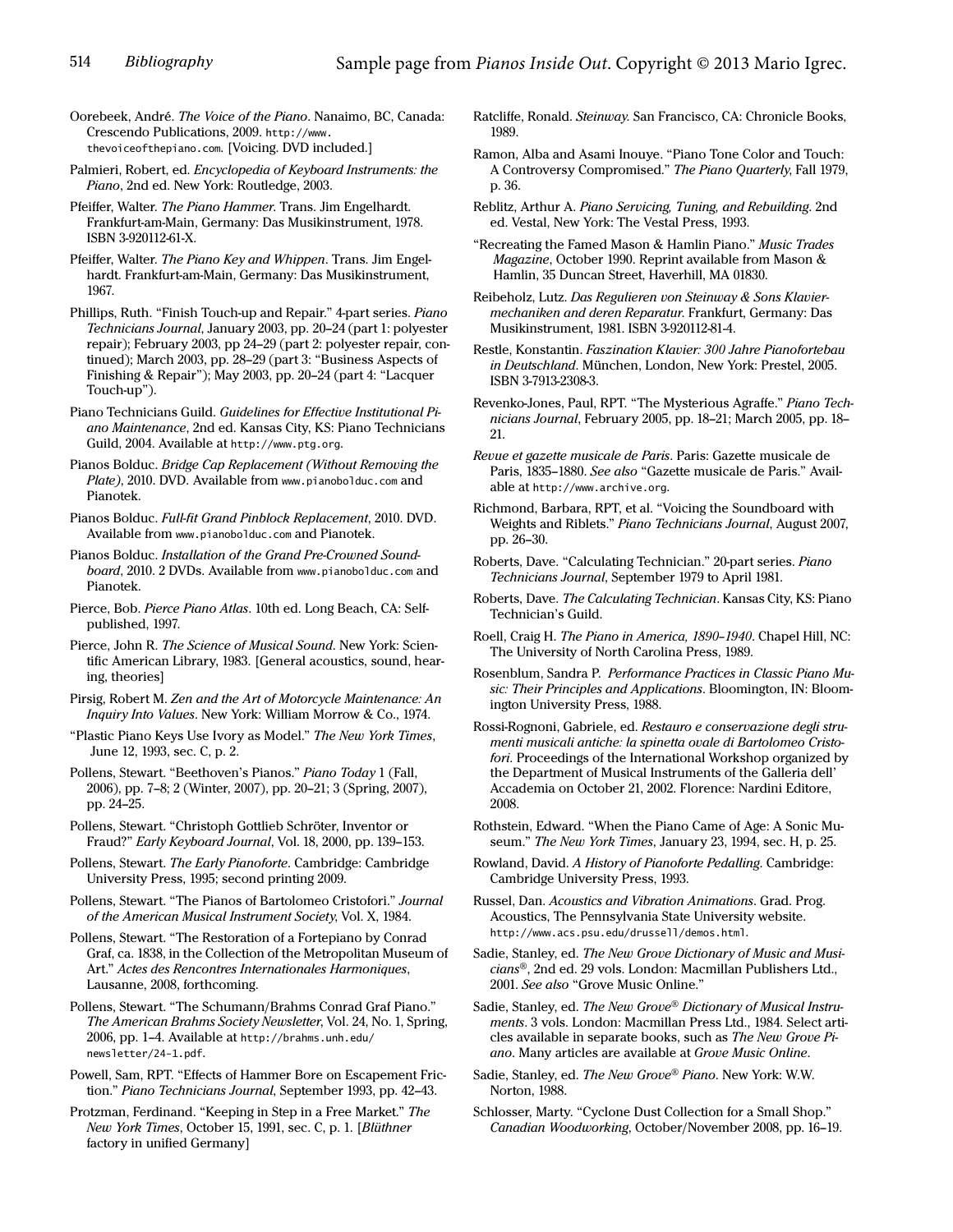Sample page from *Pianos Inside Out*. Copyright © 2013 Mario Igrec.

Scott, Steve. "Dust Collection Demystified: Tips for choosing and configuring a system to fit your needs." Fine Woodworking, Tools & Shops issue, 2007, pp. 52–57.

Seidl, Helmut. Frequenztafeln Cent-Hertz. Frankfurt am Main: Verlag Das Musikinstrument, 1970. [Conversion tables between Hertz and cents]

Shead, Herbert, A. The Anatomy of the Piano. Old Woking, Surrey, England: Unwin Brothers Ltd (The Gresham Press), 1978.

Shepherd, Stephen A. Hide Glue: Historical & Practical Applications. Salt Lake City, UT: Full Chisel, 2009. Available from http://www.pianofortesupply.com/books/.

Shepherd, Stephen A. Shellac, Linseed Oil, & Paint: Traditional 19th Century Woodwork Finishes. Full Chisel, 2011. Available from http://www.pianofortesupply.com/books/.

Shull, Bill, RPT. "Restorative Conservation in PIano Rebuilding." Piano Technicians Journal, September 2012, pp. 18-21.

Singer, Aaron. Labor Management Relations at Steinway & Sons 1853–1896. New York: Garland Publishing, Inc., 1986. ISBN 0-8240-8371-7.

Smit, Christopher. The Piano Deconstructed. Website. http://www.piano.christophersmit.com/index.html.

Smith, Eric. Pianos in Practice. London: Scolar Press, 1978.

Snelson, Richard Oliver. "A Double-Safe Engineered Plate Repair." Piano Technicians Journal, November 2000, pp. 38–40.

Spaethling, Robert, ed. Mozart's Letters, Mozart's Life. New York: W.W. Norton, 2000.

Spurlock, Bill. "Grand Hammers: Boring, Tail Shaping, and Installation." Available from http://www.spurlocktools.com/id36.htm.

Spurlock, Bill. "Router Repair of Soundboard Cracks Using the Spurlock Specialty Tools." Europiano, Issue 1, 2011, pp. 44–48.

Spurlock, Bill. "Using the Renner Bushing Cloth." Available at http://www.rennerusa.com/PDF/flange-bushing.pdf.

Stanwood, David, RPT. "Hammer Felt Close-ups." Piano Technicians Journal, May 1996, pp. 30–31.

Stanwood, David, RPT. "Looking at Grand Pianos Through the Eyes of the New Touchweight Metrology." Vineyard Haven, MA: Stanwood Piano Innovations, 2000. Available at http://www.stanwoodpiano.com/PTGMarch00.pdf.

Stanwood, David, RPT. "Mastering Friction with the Balance Weight System." Piano Technicians Journal, November 1990, pp. 16–18. Also available at http://www.stanwoodpiano.com/ BWsys.pdf.

Stanwood, David, RPT. "The New Touchweight Metrology." Piano Technicians Journal, June 1996, pp. 16–18. Also available at http://www.stanwoodpiano.com/ptgjune96.htm.

Stanwood, David, RPT. "The New Touchweight Metrology as an Analogy of the Grand Piano Action to a Catapult." Vineyard Haven, MA: Stanwood Piano Innovations, 2002. Available at http://www.stanwoodpiano.com/seesaw.pdf.

Stanwood, David, RPT. "Standard Protocols of the New Touchweight Metrology." Piano Technicians Journal, February 2000, pp. 20–23. Also available at http://www.stanwoodpiano.com/ NTM.pdf.

Steiner, Thomas, ed. Cordes et claviers au temps de Mozart, Bowed and Keyboard Instruments in the Age of Mozart. Bern, Switzerland: Peter Lang, 2010. ISBN 978-3-0343-0396-5. Excerpts available at http://books.google.com.

Steiner, Thomas, ed. Instruments à claviers - expressivité et flexibilité sonore: Actes des Rencontres Internationales harmoniques, Lausanne 2002. Bern, Switzerland: Peter Lang, 2004. ISBN 3-03910-244-3. Excerpts available at http://books.google. com.

Steinway & Sons. World-Wide Technical Reference Guide. Long Island City, NY: Steinway & Sons, 2007. [Reference guide for servicing New York and Hamburg Steinway, Boston, and Essex pianos—available from Steinway & Sons Parts Department]

Steinway, Theodore E. People and Pianos: A Pictorial History of Steinway & Sons, 3rd ed. Pompton Plains, NJ: Amadeus Press (Classical Music Today), 2005.

"Steinway's Landmark 500,00th Piano." Music Trades Magazine, October 1988.

Stulov, Anatoli. "Experimental and Computational Studies of Piano Hammers." Acta Acustica united with Acustica, 2005, Vol. 91, No. 6, pp. 1086–1097. Available at http://www.ioc.ee/ ~stulov/PUB.htm.

Sturm, Fred, RPT. "An A-centered Temperament Sequence." Piano Technicians Journal, October 2005, pp. 17–19.

Sturm, Fred, RPT. "A Clear and Practical Introduction to Temperament History." 9-part series. Piano Technicians Journal, May to September 2010, November 2010 to February 2011.

Sturm, Fred, RPT. "The Invention of the Sostenuto Pedal." Piano Technicians Journal, December 2011, pp. 24–26.

Sturm, Fred, RPT. "Removing Lacquer from Hammers." Piano Technicians Journal, June 2009, p. 36.

Sumner, Leslie. The Pianoforte. New York: St. Martin's Press, 1966.

Sutherland, David. "Domenico Scarlatti and the Florentine Piano." Early Music, May 1995, pp. 243–256.

Sutton, Ed, RPT. "The 'Mathushek' Upright Action." Piano Technicians Journal, November 2009, p. 33

Swartz, David. "Smoke Damage Restoration for Pianos." Search for this title at http://www.ptg.org.

Tarbuk, Nela. Glazbeni instrumenti iz fundusa Muzeja za umjetnost i obrt. Varazdin, Croatia: Varazdinske barokne veceri, Gradski muzej Varazdin, Muzej za umjetnost i obrt, 2007.

Tasciotti, Lou. "The Technician's View: Piano Rebuilding." The Piano Quarterly No. 152.

Taylor, S. K., ed. The Musician's Piano Atlas. Macclesfield, England: Omicron, 1981.

Tittle, Martin. "Amplifying the Kenzoid: Part 3—Voicing." The Piano Quarterly, Summer 1979, p. 42.

Todd, Larry R., ed. Nineteenth-Century Piano Music, 2nd ed. New York: Routledge, 2004.

Travis, John W. A Guide to Restringing, 2nd ed. Takoma Park, MD: Self-published, 1982. Available for purchase at http://www.ptg.org.

Travis, John. Let's Tune Up. Self-published, 1968.

Wakin, Daniel J. "For More Pianos, Last Note Is Thud in the Dump." The New York Times, July 29, 2012.

Wald, Matthew. "A Changing Steinway Stirs Alarm." The New York Times, March 28, 1991, sec. C, p. 1.

Watson, John R. Artifacts in Use: The Paradox of Restoration and the Conservation of Organs. Richmond, VA: OHS Press, 2010.

Weitzmann, Karl Friedrich. A History of Pianoforte-Playing and Pianoforte-Literature. New York: G. Schirmer, 1897. Available at http://books.google.com.

Wessell, Nickel & Gross. "Adjustable Plate System Instructions."